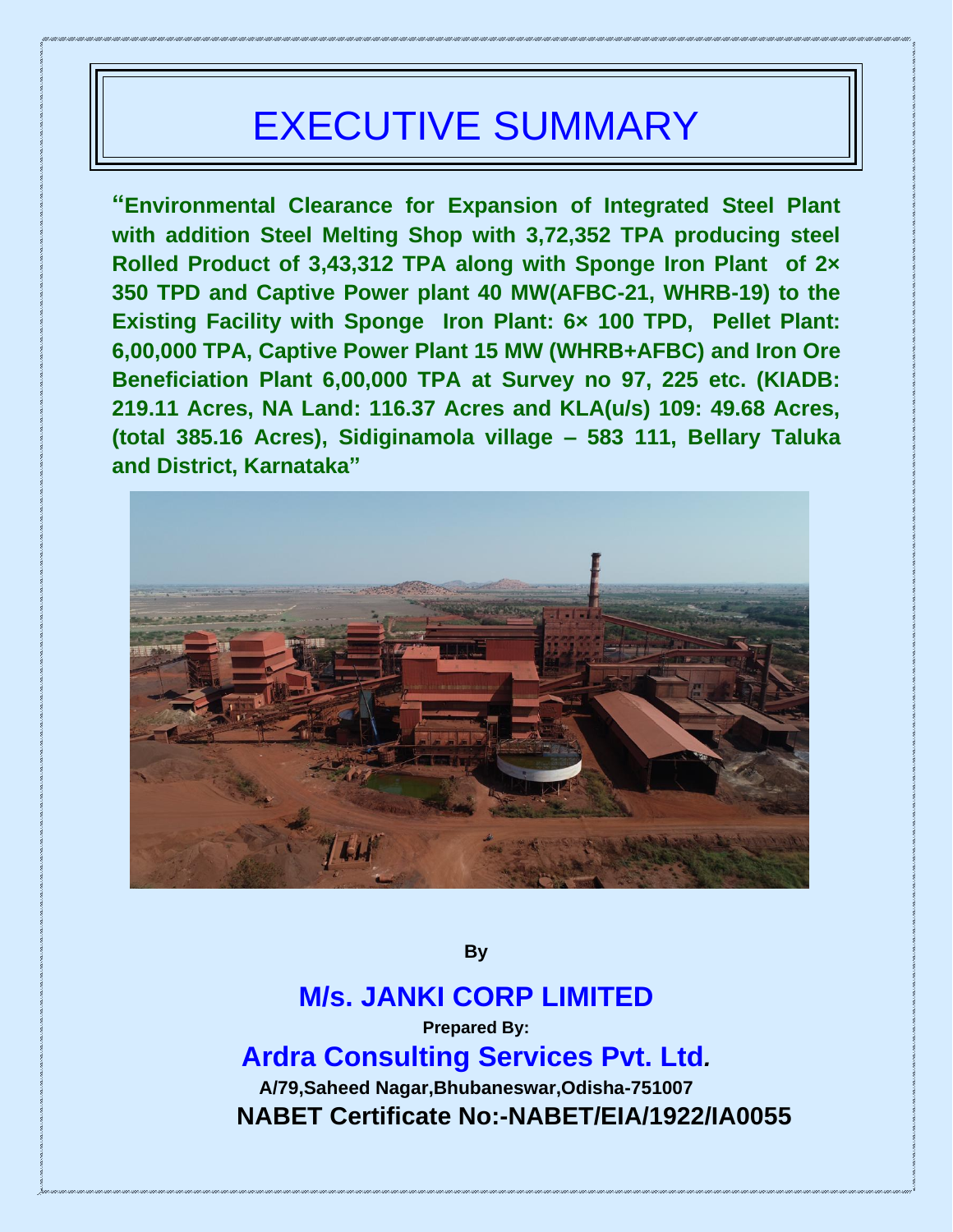

## **EXECUTIVE SUMMARY**

#### **i. Project Name & Location**

**M/s. Janki Corp Limited (JCL)** has its Integrated Steel plant located at Sy. No. 97,225 etc. (KIADB: 219.11acres, NA Land: 116.37acres and KLA (u/s) 109: 49.68acres(total area 385.16 Acre), Sidiginamola village, Bellary Taluk and District, Karnataka State.

### **ii. Product & Capacity If expansion proposal, then existing products with capacities and reference to earlier EC**

| <b>Existing Facility</b>      | <b>Proposed Additional Facility</b>                | <b>Final Configuration</b>                             |
|-------------------------------|----------------------------------------------------|--------------------------------------------------------|
| Sponge Iron Plant: 6× 100 TPD | Sponge Iron Plant of $2 \times 350$<br>TPD,        | Iron Ore beneficiation Plant<br>6,00,000 TPA,          |
| Pellet Plant: 6,00,000 TPA    |                                                    |                                                        |
| Iron Ore beneficiation Plant  | Steel Melting Shop-3,72,352 TPA                    | Pellet Plant: 6,00,000 TPA,                            |
| 6,00,000 TPA                  | producing Steel Rolled products<br>of 3,43,312 TPA | Sponge Iron Plant: 6× 100 TPD<br>, $2 \times 350$ TPD, |
| Captive Power Plant 15MW      | Captive Power plant 40                             |                                                        |
| (WHRB)                        | MW(AFBC-21, WHRB-19)                               | Steel Melting Shop-3,72,352                            |
|                               |                                                    | TPA producing Steel Rolled<br>products of 3,43,312 TPA |
|                               |                                                    |                                                        |
|                               |                                                    | Captive Power Plant 55 MW                              |
|                               |                                                    | (AFBC-21, WHRB-34 MW)                                  |

#### **iii (a) Requirement of Land**

Total land envisaged for the entire project will be 385.16 acres. All the land is owned by Janki Corp Limited for Industrial set up as well as Green belt development. Adequate land has been earmarked to set up the proposed plant in JCL's existing complex.

#### **(b) Raw Materials**

| SI. No.        | Raw<br><b>Materials</b>  | <b>Existing</b><br>Quantity<br>(TPA) | <b>Proposed</b><br>Quantity<br>(TPA) | <b>Source</b> | Mode of<br><b>Transportation</b> |
|----------------|--------------------------|--------------------------------------|--------------------------------------|---------------|----------------------------------|
| $\mathbf{1}$   | Iron Ore<br><b>Fines</b> | 10,20,000                            | 7,50,000                             | Local Market  | Road                             |
| $\overline{2}$ | Lime stone               | 26,400                               | 20,000                               | Local Market  | Road                             |

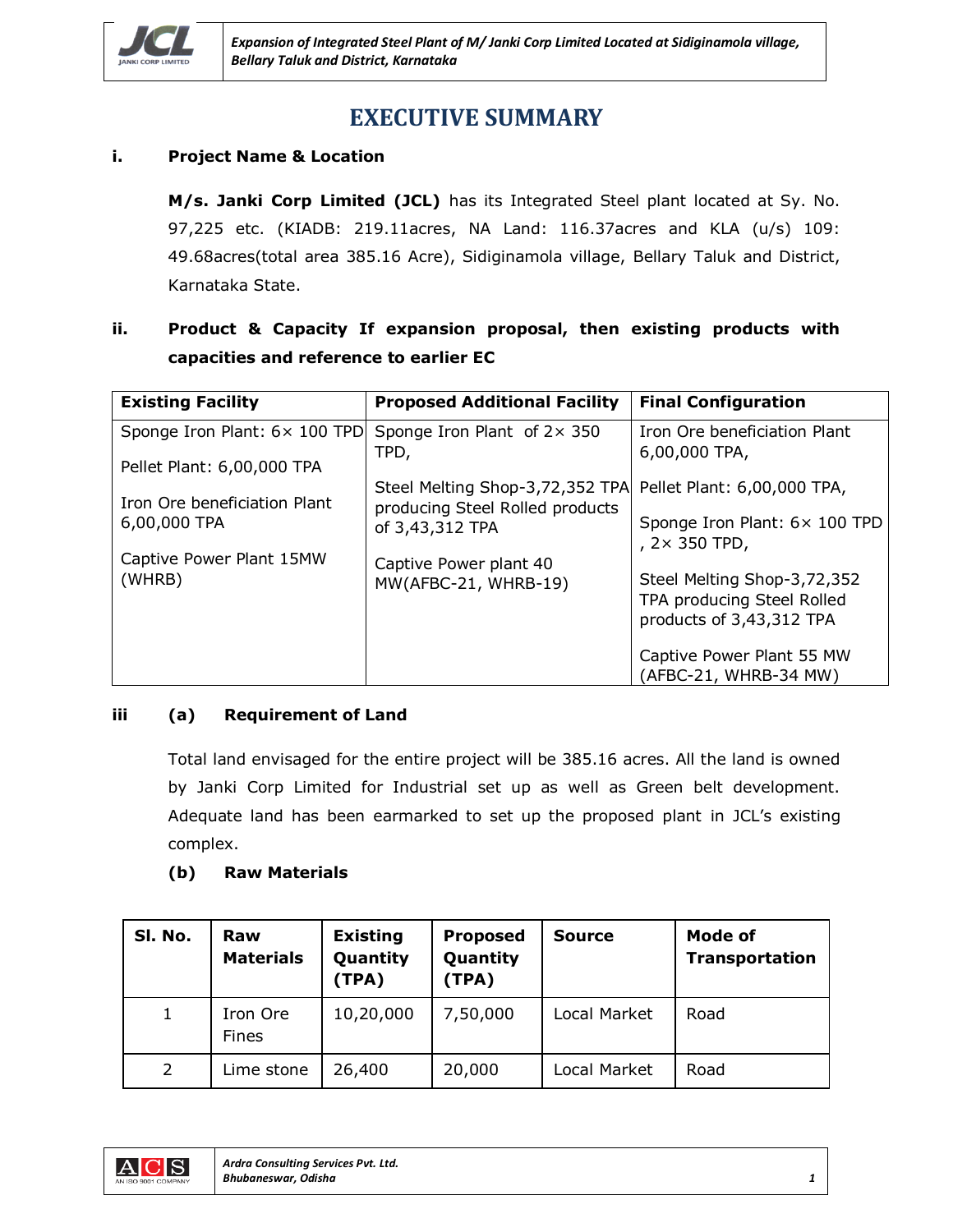

*Expansion of Integrated Steel Plant of M/ Janki Corp Limited Located at Sidiginamola village, Bellary Taluk and District, Karnataka*

| 3 | Bentonite        | 7,500    | Nil      | Local Market | Road |
|---|------------------|----------|----------|--------------|------|
| 4 | Coke Fines       | 12,000   | Nil      | Local Market | Road |
| 5 | Imported<br>Coal | 2,75,000 | 2,33,000 | South Africa | Rail |
| 6 | Dolomite         | 4,500    | 10,000   | Local Market | Road |
| 7 | Pig Iron         | Nil      | 46,400   | Local Market | Road |

#### **(c) Water**

Total fresh water requirement for Integrated Steel Plant is 6859 KLD. This water is procured from the treated local Municipality waste water source, for which the company has a long term agreement to utilize the treated City STP water for its industrial purposes. By utilizing the treated sewage water, this particular industry is unique in its operation.

#### **(d) Power Supply**

With generation and transmission loss from the total capacity of 55 MW actual generations is 46.50 MW, which will cater to total power need of the Plant Emergency power supply to the essential loads of the proposed plant units for safe shutdown in case of failure of main power supplies will be made available from local 2 DG sets of 500 KVA& 3 DG sets of 600 KVA.

#### **(d) Fuel**

| SI.<br>No. | <b>Item</b><br><b>Description</b> | Unit | Quantity<br><b>Per Annum</b> | <b>Storage</b>                                         |
|------------|-----------------------------------|------|------------------------------|--------------------------------------------------------|
| 1          | <b>HSD</b>                        | KL   | 742.963                      | Stored in Barrel in a<br>desiginated Closed Room       |
| 2          | FO.                               | KL   | 852.995                      | Stored in Barrel in a<br>desiginated closed cool place |
| 3          | Sodium<br>Hypochlorite            | KG   | 27,832                       | Stored inside closed room in<br>a cool place.          |
| 4          | Bleaching<br>Powder               | KG   | 1,150                        | Stored inside closed room in<br>a cool place.          |

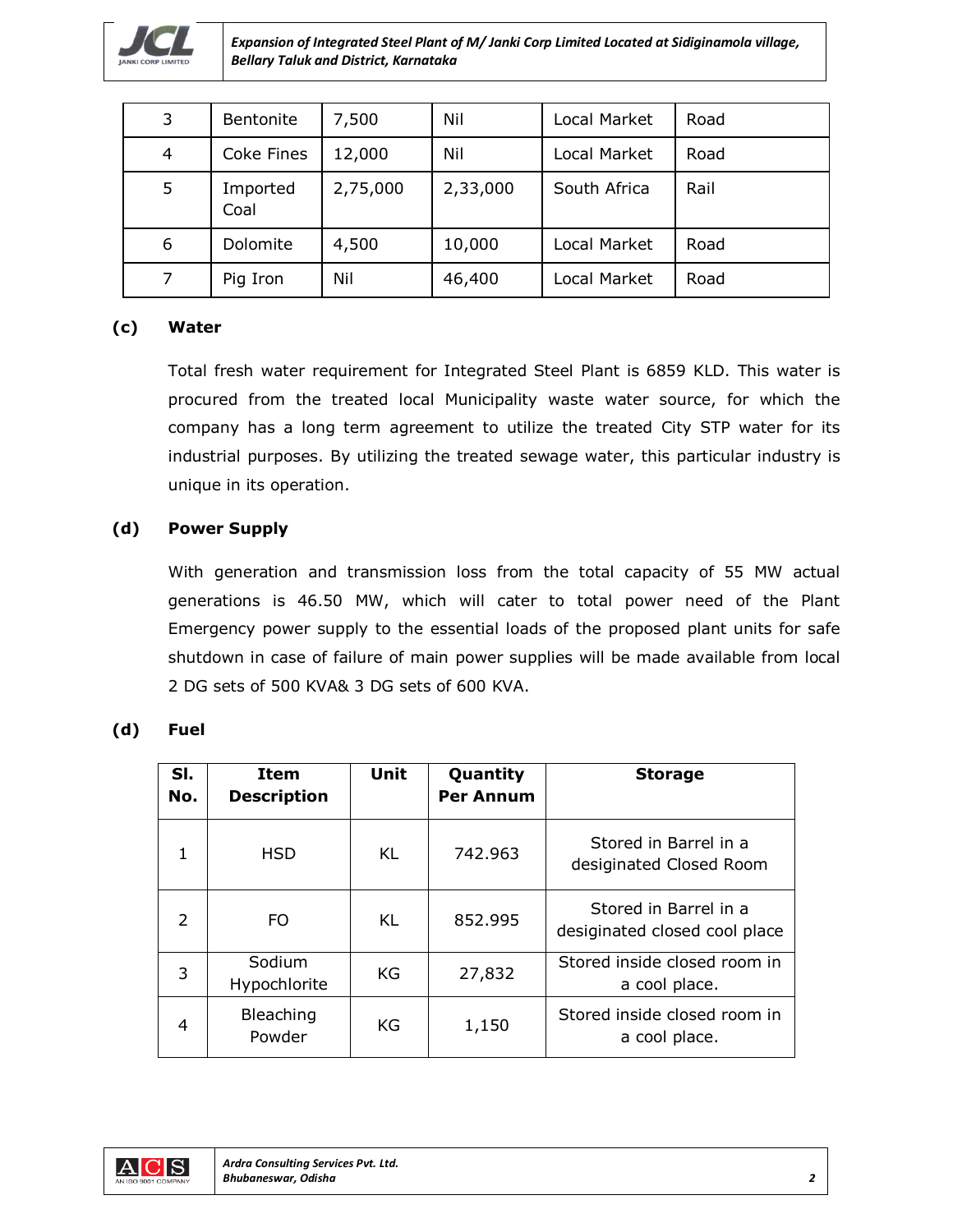

#### **iv (a)Process Description**

M/s Janki Corp Limited is for expansion of Integrated Steel Plant with addition of Steel Melting Shop-3,72,352 TPA producing Steel Rolled Product of 3,43,312 TPA, Sponge Iron Plant of  $2 \times 350$  TPD, Captive Power plant 40 MW(AFBC-21, WHRB-19) to the Existing Facility: Sponge Iron Plant: 6× 100 TPD ,Pellet Plant:6,00,000 TPA, Captive Power Plant 254 MW (WHRB) and Iron Ore Beneficiation Plant 6,00,000 TPA within same premise.

#### **(b)Gaseous Emission**

The major sources of air pollution in the plant are fugitive emission from material handling & transfer points and gases like Carbon Dioxide, Sulphur Dioxide, and Nitrogen Oxides etc.

The installed system as well as proposed system for air pollution control provides acceptable environment conditions in the working areas and abates air pollution in the surrounding areas of the site. The technological equipment and processes have been selected with the above objective. Depending upon the quality of emissions from different sources, suitable air pollution control systems are provided.

#### **(c)Liquid Effluent**

| Sl.No.         | <b>Source</b>              | Quantity(in<br>KLD) | <b>Management</b>                                                    |
|----------------|----------------------------|---------------------|----------------------------------------------------------------------|
|                | <b>Beneficiation Plant</b> | 910                 | The effluent from each source is                                     |
| $\mathcal{P}$  | Pellet Plant               | 122                 | channelized to the ETP comprising<br>of Primary Clarifier, Secondary |
| 3              | <b>DRI Plant</b>           | 135                 | Clarifier with Tube Settler,                                         |
| $\overline{4}$ | CPP                        | 2692                | Neutralization Tank and Sand Filter                                  |
| 5              | IF & LFR                   | 175                 | beds and is recycled in the system                                   |
| 6              | AOD & CCM                  | 60                  | with proportionate distribution to                                   |
| $\overline{7}$ | <b>Domestic</b>            | 165                 | the respective entities as makeup<br>water.                          |

#### **(d) Solid & Hazardous Waste**

| SI. No.  | <b>Type of</b><br>Waste | <b>Source</b>          | <b>Quantity</b> (TP<br>A) | <b>Management</b>                                                         |
|----------|-------------------------|------------------------|---------------------------|---------------------------------------------------------------------------|
|          | Tailing                 | Beneficiation<br>Plant | 1,50,000                  | Stored at earmarked area in cake<br>form and sold to the Cement<br>Plants |
|          | MS Scrap                | <b>SMS</b>             | 29,040                    | Recycled in IF                                                            |
| <b>3</b> | Ash                     | DRI                    | 93,000                    | and fill                                                                  |

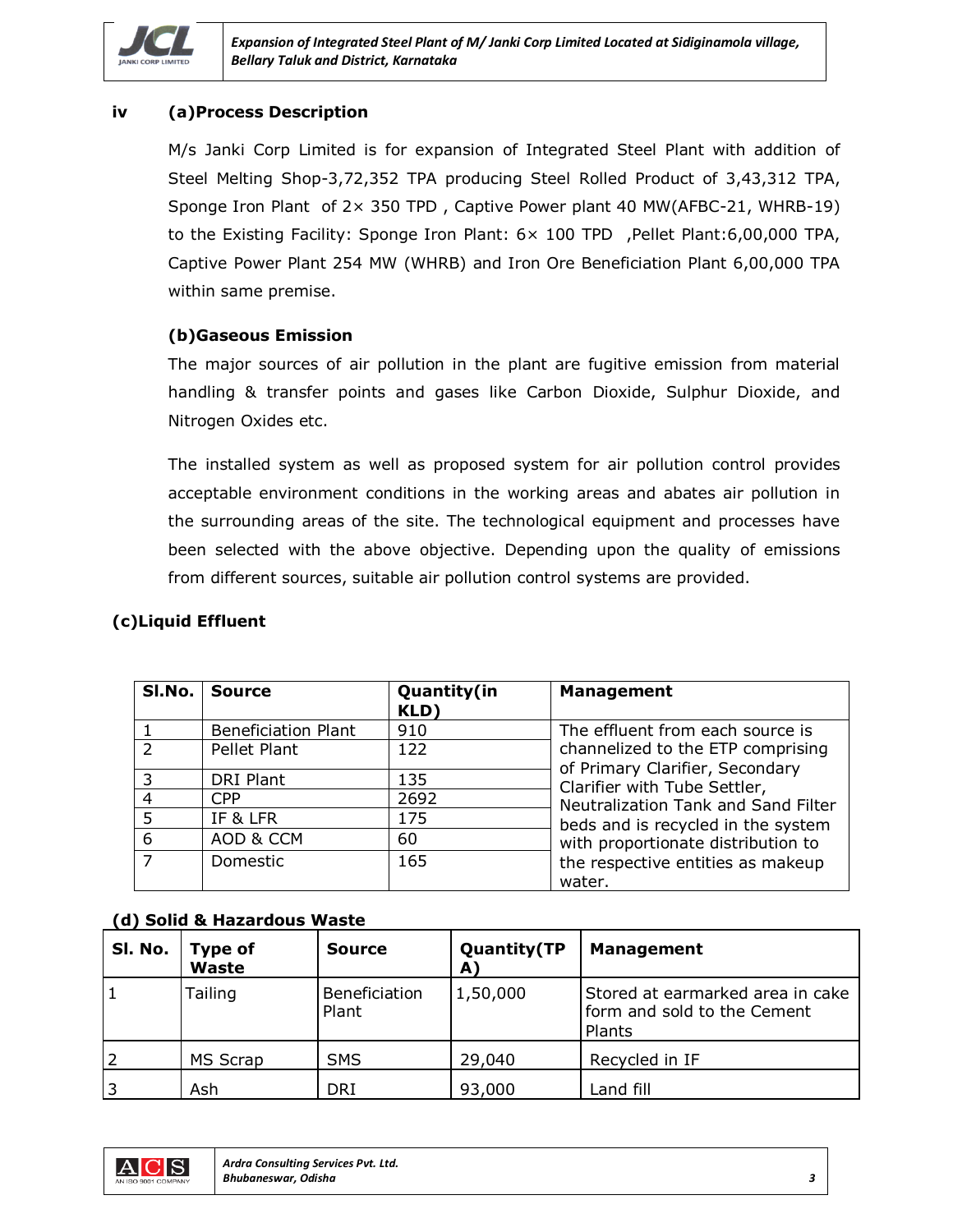

*Expansion of Integrated Steel Plant of M/ Janki Corp Limited Located at Sidiginamola village, Bellary Taluk and District, Karnataka*

| $\overline{4}$ | Dolochar                                               | <b>DRI</b>             | 2,63,000 | <b>AFBC Boiler</b>                                                           |
|----------------|--------------------------------------------------------|------------------------|----------|------------------------------------------------------------------------------|
| 5              | Slag                                                   | ΙF                     | 93,088   | Used for construction and road<br>making                                     |
| 6              | Tar and Various   PGP<br>Bi-product from<br><b>PGP</b> |                        | 4,045    | Recycled in Klin                                                             |
|                | Pellet Waste                                           | Pellet Plant           | 18,360   | Recycle in TG section of Pellet<br>Plant                                     |
| 8              | Fly.<br>Ash<br>Bottom Ash                              | and <b>AFBC</b> Boiler | 1,72,930 | Sold<br>Cement Plant<br>local<br>to                                          |
| 9              | Clarifier Sludge   From                                | Common<br><b>ETP</b>   | 54,750   | From Sludge Bed to Bio Manure<br>to be utilized for Greenbelt<br>Development |

| SI. No.   | <b>Hazardous Waste</b>          | Quantity<br>(ton/annum) | <b>Mode of Disposal</b>                                                                                 |
|-----------|---------------------------------|-------------------------|---------------------------------------------------------------------------------------------------------|
| <b>L.</b> | Waste residue containing<br>Oil | 20,000 MT               | Collected in the leak proof containers and<br>disposed to KPSCB authorized Re-<br>processor/Incinerator |
| -2.       | Used/Spent Oil & Used<br>grease | 2,500 MT                | Collected in the leak proof containers and<br>disposed to KPSCB authorized Re-<br>processor/Incinerator |

#### **(e) Material Balance**



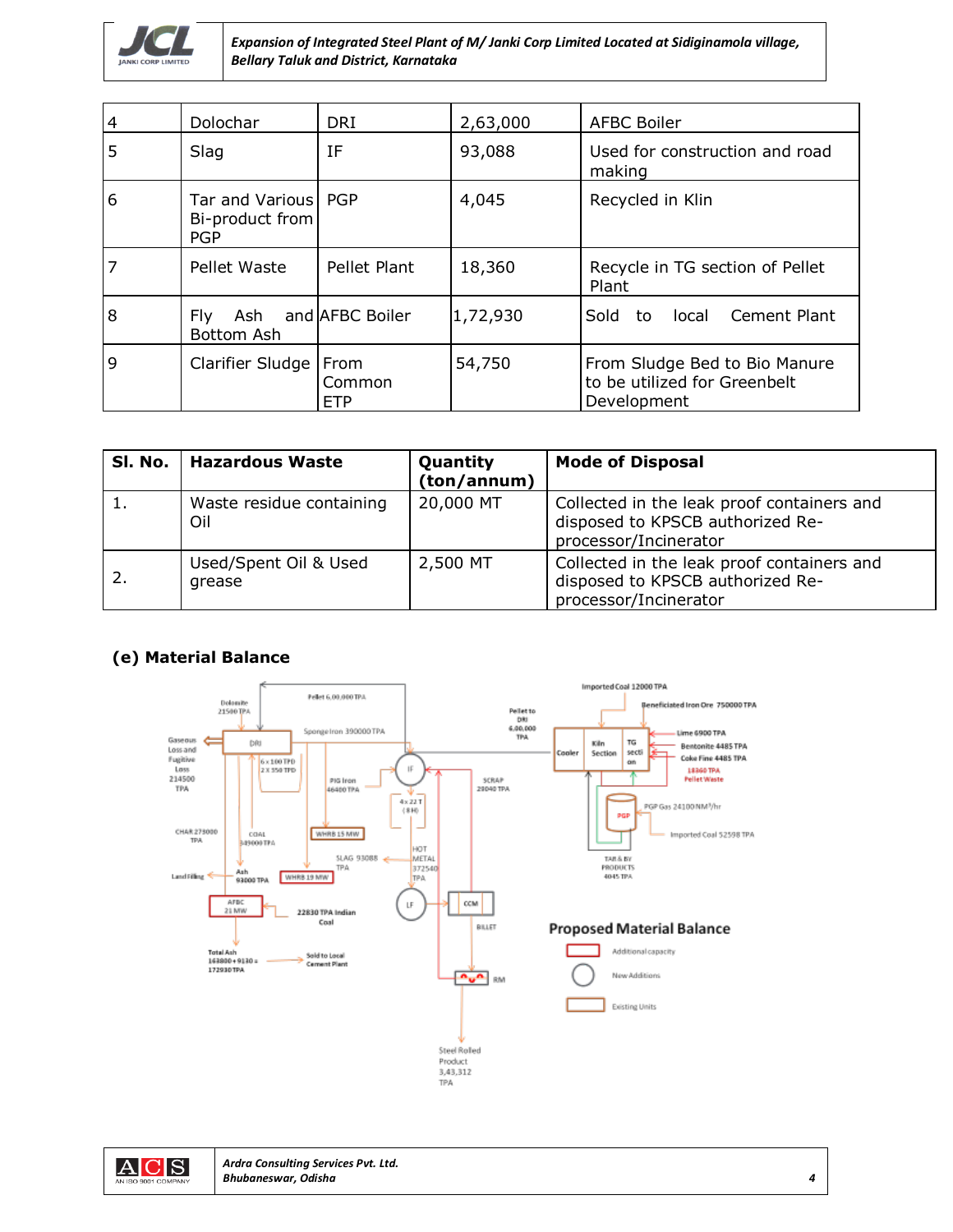

#### **v Measures of Mitigating the impact on the environment and mode of discharge or disposal**

| SI <sub>No</sub> | <b>Proposed Mitigation Measure</b>        | <b>Purpose</b>              |
|------------------|-------------------------------------------|-----------------------------|
| 1                | Enhancement of ETP capacity(3000KLD)      | For Treatment of waste      |
|                  |                                           | water and reused in         |
|                  |                                           | <b>Industrial Purpose</b>   |
| $\mathcal{P}$    | Bag House, each with 30 filters in series | To Control air Pollution    |
|                  |                                           | Furnance                    |
| 3                | <b>ESP</b>                                | To Control air Pollution at |
|                  |                                           | <b>CPP</b>                  |
| $\overline{4}$   | <b>Acoustic Enclosures</b>                | To Control Noise level      |
| 6                | Dry Fog Systems                           | To Control Dust generation  |
| $\overline{7}$   | <b>Fixed Sprinklers</b>                   | Dust suppression            |
| 8                | Mobile Water Tanker 15 KL                 | Dust suppression            |

#### **vi Capital Cost of the Project & Estimated time of Completion**

The estimated Project Cost is Rs. 423.43 Cr, in which there is no Landcost as the project is proposed to be done on the same premises. The total EMP cost is estimated at 34.79 Cr Rs. Out of this about 26.85 Cr is already been implemented in the existing Plant. The rest will be implemented along with the project execution.

| SI. No.        | <b>Activities</b>                          | <b>Duration</b> |
|----------------|--------------------------------------------|-----------------|
| 1              | <b>ENGINEERING</b>                         |                 |
|                | Concept Design                             | 15 days         |
|                | <b>Basic Engineering</b>                   | 30 days         |
|                | Detailed Engineering                       | 60days          |
| $\overline{2}$ | <b>CIVIL WORK</b>                          |                 |
|                | Finalization of layout                     | 90 days         |
|                | Setup of plant & auxiliary machineries     | 120 days        |
| 3              | STATUTORY CLEARANCE FOR ESTABLISHMENT      |                 |
|                | CFE from Karnataka Pollution Control Board | 30 days         |
|                | <b>EC Clearance</b>                        | 90 days         |
| 4              | <b>PROCUREMENT</b>                         |                 |
|                | Place orders for long lead Equipments      | 90 days         |
|                | Place orders for commodity items           | 30 days         |
|                | Receipt of equipment                       | 90 days         |
|                | Installation of equipment & items          | 90 days         |
| 5              | <b>ERECTION &amp; COMMISSION</b>           |                 |

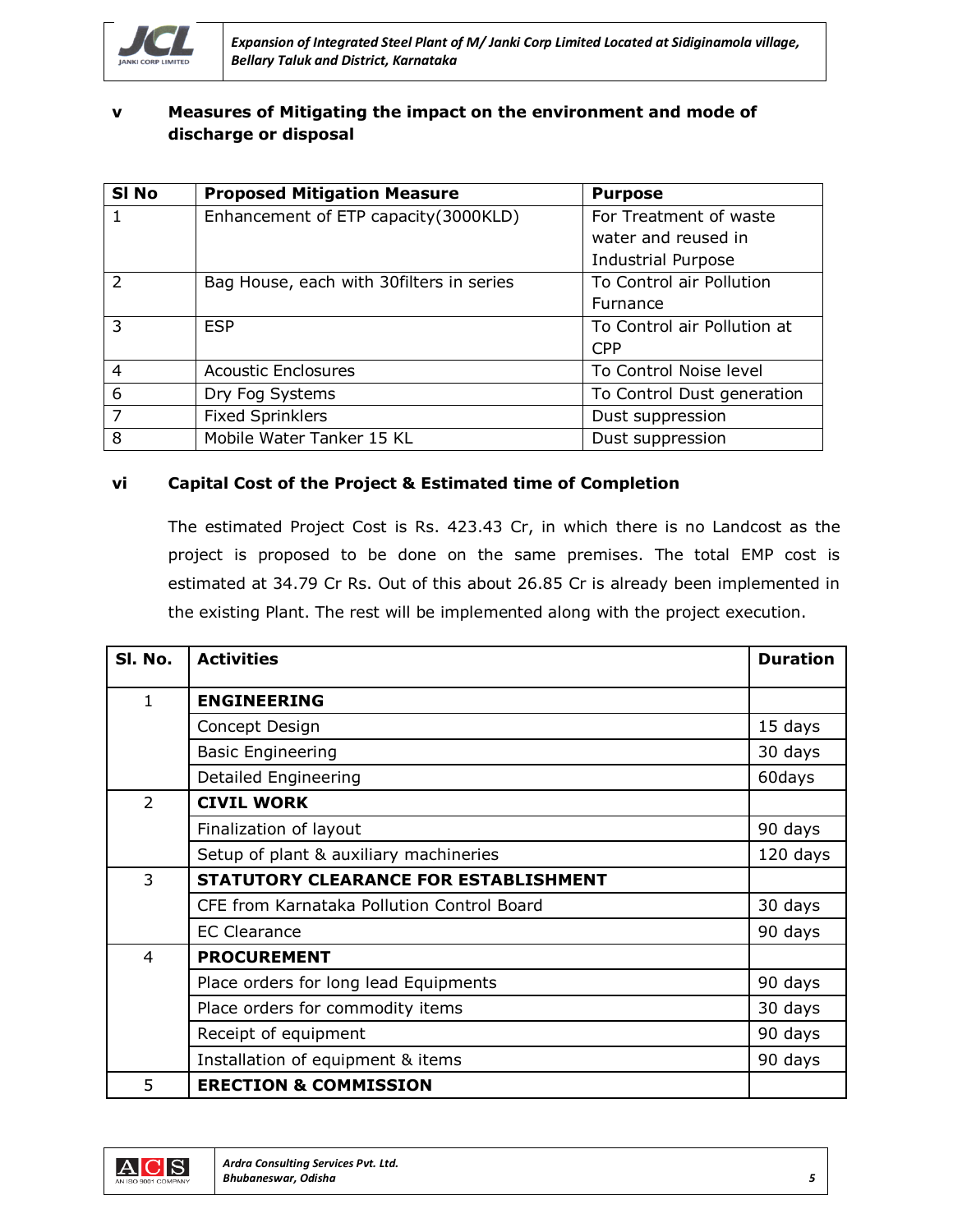

| Inspection before commissioning      | 15 days |
|--------------------------------------|---------|
| Commissioning & production trial run | 90 days |

#### **vii Site selected for the project- Nature of land**

**M/s. Janki Corp Limited (JCL)** has its Integrated Steel plant located at Sy. No. 97,225 etc. (KIADB: 219.11acres, NA Land: 116.37acres and KLA (u/s) 109: 49.68acres(total area 385.16 Acre), Sidiginamola village, Bellary Taluk and District, Karnataka State. The plant was successful in tripling the capacity of sponge iron production in just a few years. Not agriculture land, forest, eco sensitive zone, within 10 km distance only one industry is there.

#### **viii Baseline Environmental Data**

#### **(a) AAQ**

For Ambient Air Quality total 8 location are taken from different direction leeward & wind ward and also two other direction to know the quality of air within 10 km radius of the project area.

#### **(b) Surface & Ground Water Quality**

Within 10 km radius there is two surface water location i.e. Moka Reservoir and Tungabhadra Canal water near Gollanaganahalli village chosen for surface water quality analysis whether any water quality variation is there or not due to project area however there is zero discharge. 8 locations were chosen for ground water quality analysis form nearby area within 10 km radius of the project. By analysis it concluded that water qualities are good as per standard.

#### **(c) Soil**

For soil quality analysis from 8 different location soil are taken to analysis. Soil quality is also good and can be used in irrigation process by adding some manure.

#### **(d) Flora & Fauna**

Different flora & fauna are collected during the baseline period from Dec-2019- Feb 2020.

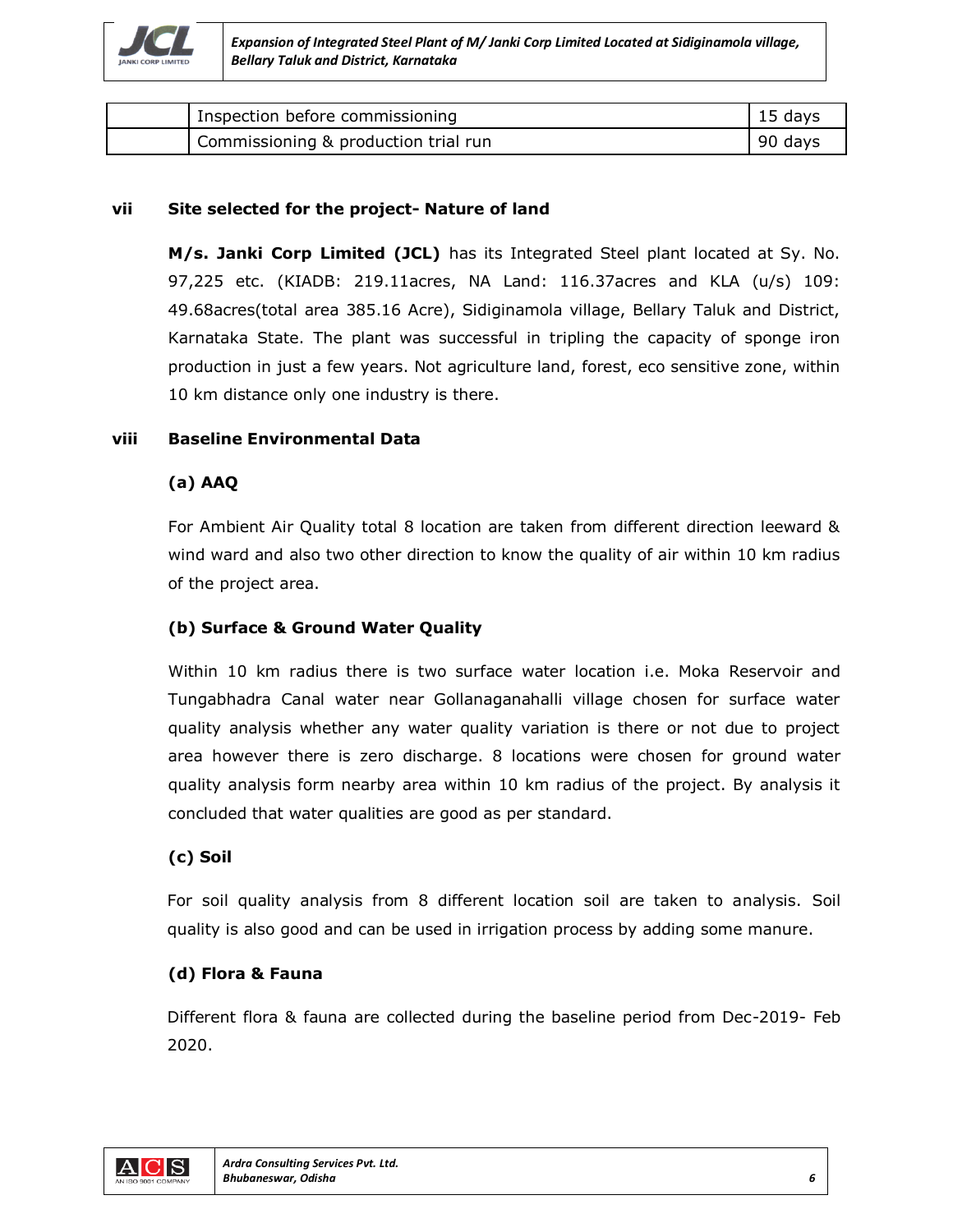

#### **(e) Socio Economic**

M/s Janki Corp Limited SIA area covers five villages namely- Sidiginamola village, Gollanaganahalli village, Karekal village, Karekal Veerapura village & Meenahalli village. Considering the location of the plant and its surrounding environment, nearby villages were surveyed for their socio-economic status. Apparently, the villages are distantly speculated and having spreader households within the village boundary. Hence considering the maximum influence due to Industrial Pollution five villages within 2.5km-7 km radius spread over in four quadrants of the buffer zone is been considered for the assessment.

#### **ix Identification of Hazard**

Hazards were identified and evaluated for Risk potential, so that appropriate preventive measures can be developed for such probabilities.

| (A)                                |             |                                   | B,          |                                | (C'         |  |
|------------------------------------|-------------|-----------------------------------|-------------|--------------------------------|-------------|--|
| <b>Likelihood of</b><br>occurrence |             | <b>Likelihood of</b><br>detection |             | <b>Severity of consequence</b> |             |  |
| <b>Criteria</b>                    | <b>Rank</b> | <b>Criteria</b>                   | <b>Rank</b> | <b>Criteria</b>                | <b>Rank</b> |  |
| Very High                          |             | Very High                         |             | None                           | 2           |  |
| High                               |             | High                              |             | Minor                          | 4           |  |
| Moderate                           | 3           | Moderate                          | 3           | Low                            | 6           |  |
| Low                                |             | Low                               |             | Moderate                       | 8           |  |
| Verv<br>Low                        |             | Verv Low                          |             | High                           | 10          |  |

This risk potential is calculated as:

#### **RISK POTENTIAL (RP) = (A+B) X C**

Based on the above stated criteria for assessing the risk, each probable event has been evaluated by addressing several questions on the probability of event occurrence in the view of the in-built design features detection response, operational practice and its likely consequence.

#### **x**. **Impact on Air, water, land, flora & fauna nearby population**

- The baseline monitoring data shows that the air quality is complying to CPCB standard, the proposed mitigation measure will keep the concentration of air pollutant below the Norm.
- There will be no impact on water body as it is far away from the project. As the project is not using ground water, there will be no impact on ground water level.

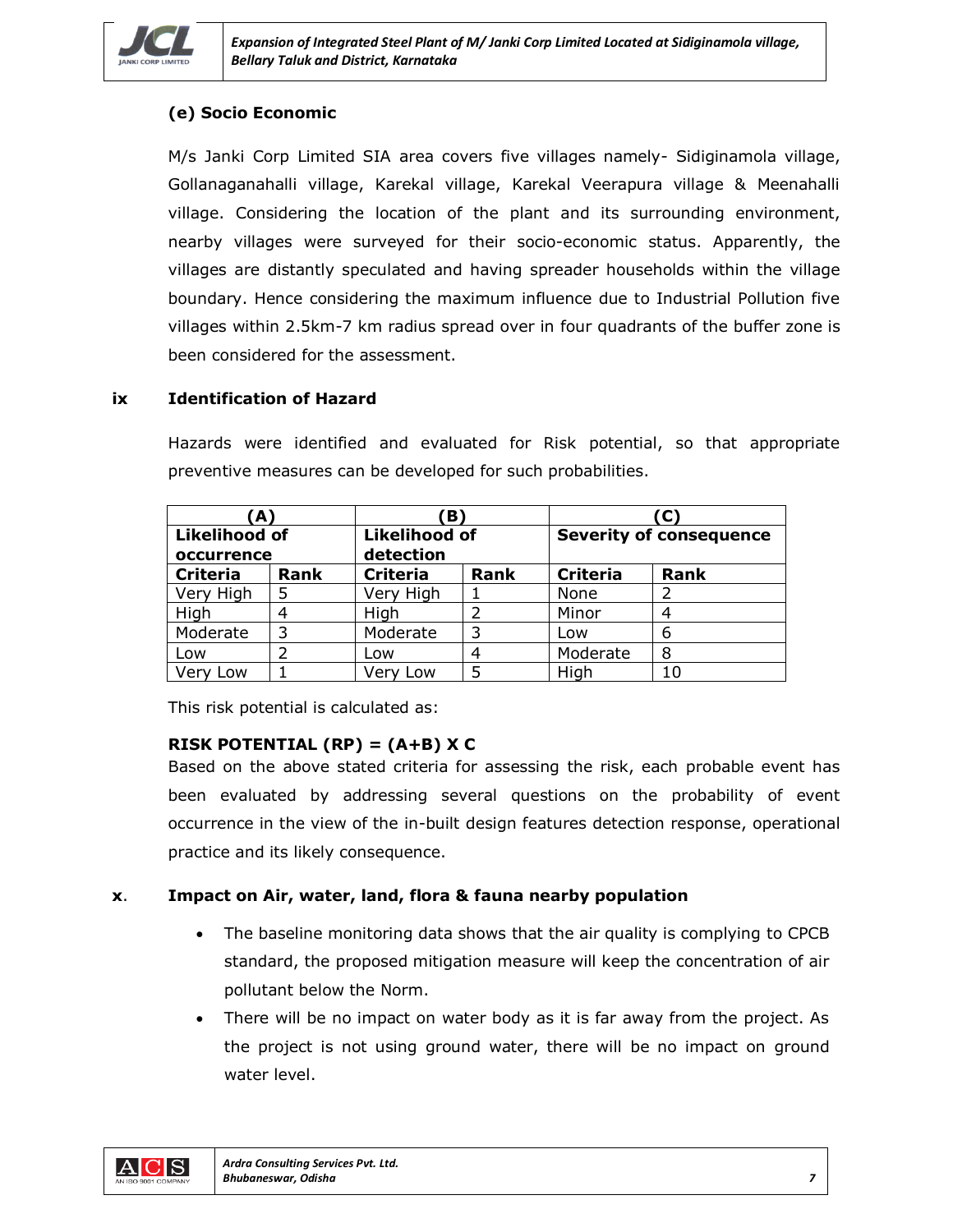

- The proposed expansion shall be carried out within plant premise, so there will be no impact on land use of buffer zone.
- The flora and fauna will not be affected by the proposed expansion.

#### **xi Emergency Preparedness Plan**

- $\triangleright$  The emergency preparedness team will be constituted within the organization consisting of the senior officials from managerial level from the different department like production, Health and Safety, Environmental, Material Handling, Security to handle the emergency.
- $\triangleright$  The team will meet once in three months to discuss the possible or probable causes / instance leading to any disaster that may occur in and around the plant premises.
- $\triangleright$  The team will assess the required resources to deal with the situation that may be identified as above.
- $\triangleright$  The team leader will lay down a detailed procedure or oral information to the each member to follow in case of any impending or possible or actual disaster.
- $\geq$  The team will conduct mock drill once in six months to understand the practical problems that may arise while implementing the emergency preparedness
- $\triangleright$  Action plan including the response time and take necessary steps to make the system effective.
- $\triangleright$  The team will make the necessary recommendation /suggestions to the Management for identifying/monitoring /dealing with any possible or probable disaster.
- $\triangleright$  The minutes of the meeting of the team shall be prepared including the probable cause of incident, response time and corrective & preventive actions required to be taken to avoid the reoccurrences of the same and kept as record.
- $\triangleright$  The team may draw an action plan and modify the same from time to time.
- $\triangleright$  The Emergency Preparedness Team will come into force in case of any disaster by establishing the control room at an appropriate place nearer to the affected area.
- $\triangleright$  The team shall record the actual performance/procedure followed/short comings while dealing with any actual disaster, which will be discussed at various levels to strengthen the plan and approach.

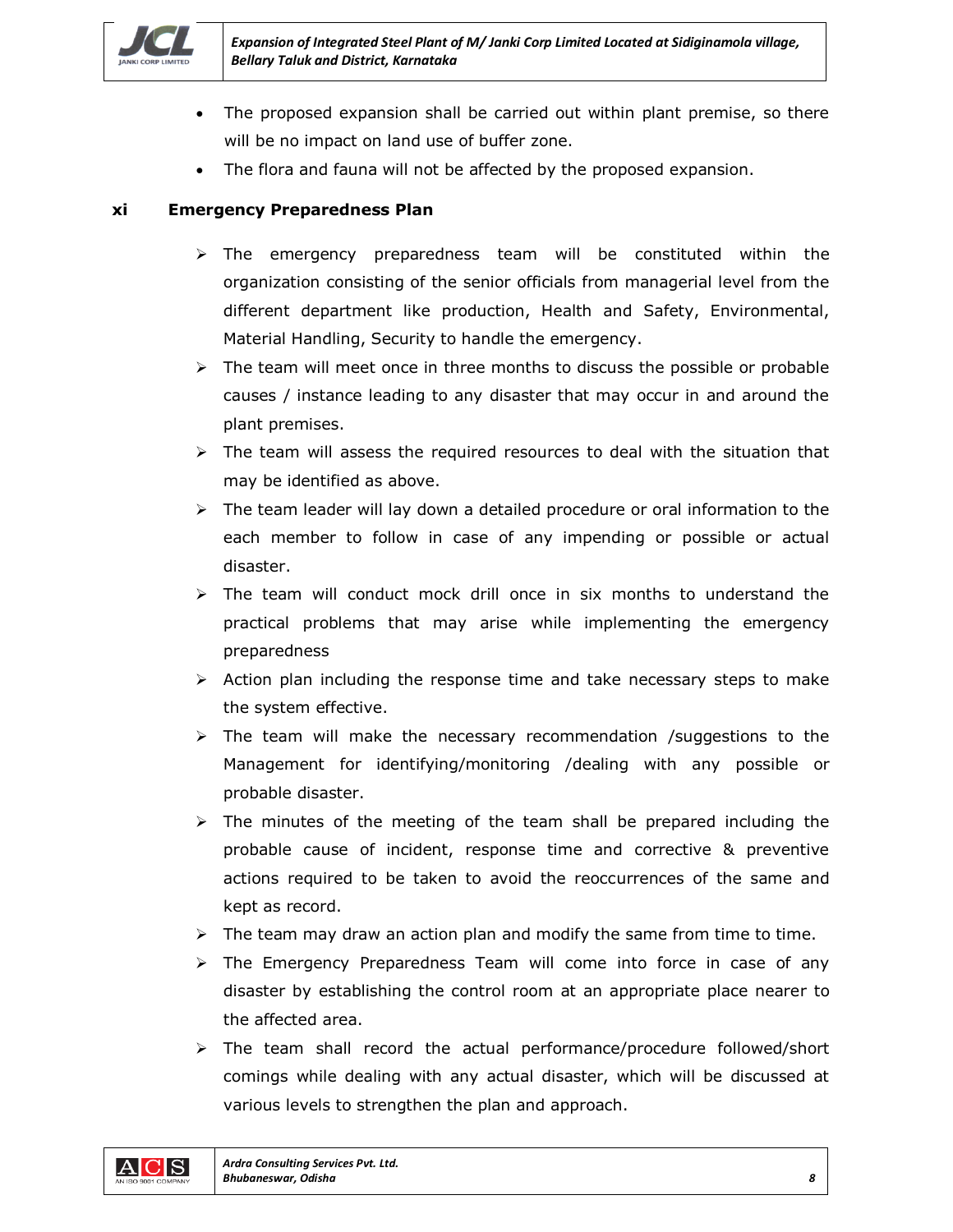

- $\triangleright$  The Plant Manager shall inspect all the places where disaster occurred, along with Emergency preparedness Team.
- $\triangleright$  He shall ensure that all the affected places are safe to resume the normal works, and the give permission to start the plant operation.

#### **xii Public Hearing**

It is a draft report.

#### **xiii. CSR Plan**

The total budget for CSR upto 2019-20 FY is Rs 170 lacs.

#### **xiv Occupational Health Measures**

- Personnel working near the noise generating machines in different plant locations will be provided with ear muffs/ plugs.
- Training to personnel will be imparted to generate awareness about effects of noise and importance of using personal protective equipment (PPEs).
- In case a person inhales CO, he will be taken outside the work area i.e. in fresh air and kept calm. The employee shall taken to the hospital for treatment.
- Workers shall not exposed above the prescribed thresholds limit, if they are working shall have shift wise duty or break shall be given. They must wear all PPE's.
- Routinely auditory examination shall be carried out among the employee working in the high noise area.
- Workers exposed to mechanical accident-prone areas will be given PPE.
- Data sheet of hazardous chemical shall be displayed in the area where it has been kept.
- Fire hydrants will be located at all convenient and strategic points along the major plant lines. Fire extinguishing equipment will be sourced from approved local suppliers, sand buckets, water sprinklers and water hoses, checked for water availability on regular basis will be provided at all convenient points. Alaram which can detect fire, heat and smoke shall be installed.
- Trainings on health and safety will be given to the workers regularly.

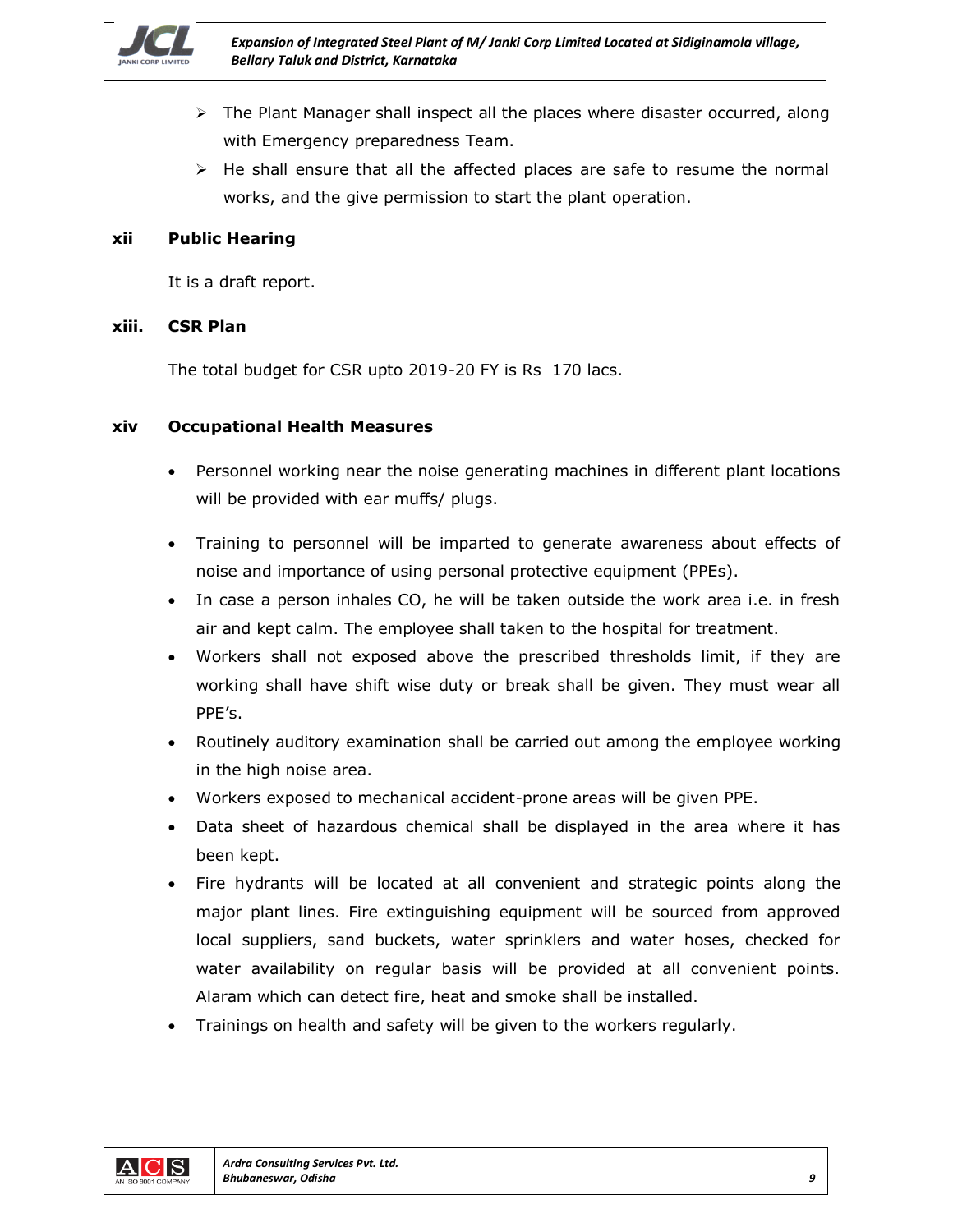

#### **xv Post Project Monitoring Plan**

| SI.<br><b>No</b> | <b>Particulars Monitoring</b> |                                                                              | <b>Frequency</b>                                                     | <b>Method of</b><br><b>Sampling</b>            | <b>Parameter</b>                                   |  |
|------------------|-------------------------------|------------------------------------------------------------------------------|----------------------------------------------------------------------|------------------------------------------------|----------------------------------------------------|--|
| 1                |                               | <b>Air Pollution &amp; Meteorology</b>                                       |                                                                      |                                                |                                                    |  |
|                  | A                             | <b>Stack Monitoring</b>                                                      |                                                                      |                                                |                                                    |  |
|                  | $\mathbf{1}$                  | <b>Stacks</b>                                                                | Continuous                                                           | Online CEMS                                    | $PM_{10}$ , $PM_{2.5}$ , $SO_2$ , $NO_x$           |  |
|                  | B                             | <b>Air Quality Monitoring</b>                                                |                                                                      |                                                |                                                    |  |
|                  | $\mathbf{1}$                  | Locations in and<br>around the plant                                         | Continuous                                                           | 24 hr<br>continuously                          | $PM_{10}$ , $PM_{2.5}$ , $SO_2$ , $NO_x$           |  |
|                  | $\overline{2}$                | Work zone<br>monitoring                                                      | Twice in a<br>month                                                  | High volume<br>sampler                         | $PM_{10}$ , $PM_{2.5}$ , $SO_2$ , $NO_x$           |  |
|                  | $\mathbf C$                   | <b>Fugitive Emissions</b>                                                    |                                                                      |                                                |                                                    |  |
|                  | $\mathbf{1}$                  | Raw material<br>handling, feed area,<br>and other areas<br>specified by SPCB | Twice in a<br>month                                                  | 8-hour basis<br>with High<br>Volume<br>Sampler | $PM_{10}$ , $PM_{2.5}$                             |  |
| II               |                               | <b>Water and Wastewater Quality</b>                                          |                                                                      |                                                |                                                    |  |
|                  | <b>Water Quality</b>          |                                                                              |                                                                      |                                                |                                                    |  |
|                  | $\mathbf{1}$                  | Ground water                                                                 | Once in a<br>season                                                  | Grab                                           | (Class C) and IS:<br>10500, 1986                   |  |
|                  | $\overline{2}$                | Surface water                                                                | Once in a<br>season                                                  | Grab                                           | Parameters specified<br>in IS: 2296                |  |
| III              | <b>Ambient Noise Levels</b>   |                                                                              |                                                                      |                                                |                                                    |  |
|                  | $\mathbf{1}$                  | On the Plant<br>Boundary at<br>three locations                               | Once in three<br>months for<br>the various<br>Units of the<br>plants | 24 hr<br>continuous<br>with one hr<br>interval | Noise levels in dB(A)                              |  |
|                  | 2                             | Surrounding<br>Area                                                          | Once in each<br>season for<br>ambient<br>noise levels                | 24 hr<br>continuous<br>with one hr<br>interval | Noise levels in dB(A)                              |  |
| IV               |                               | <b>Soil Quality</b>                                                          |                                                                      |                                                |                                                    |  |
|                  |                               | In and around<br>the plant Area                                              | Once in Pre-<br>Monsoon and<br>Post Monsoon<br>season                | Grab                                           | Physico-chemical<br>parameters and<br>heavy metals |  |